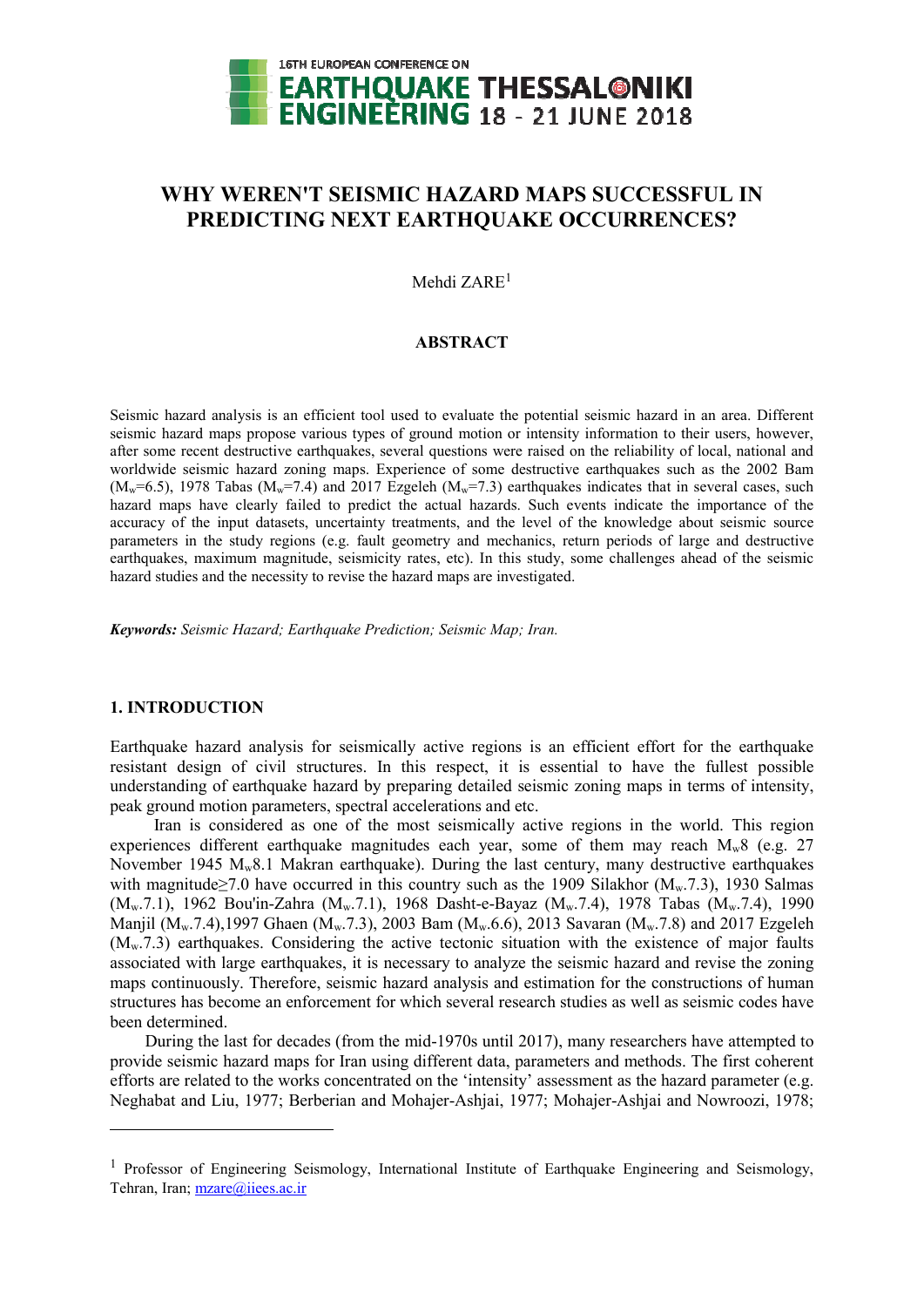Berberian, 1981). Then, Since 1982, researchers started to calculate the probable ground motion parameters especially peak ground acceleration (PGA) and spectral acceleration (SA) using the PSHA method (Bozorgnia and Mohajer-Ashjai, 1982; Nowroozi and Ahmadi, 1986; Tavakoli and Ghafory-Ashtiany, 1999; Moinfar et al., 2002; Mäntyniemi et al., 2007; Gholipour et al., 2008; Iranian seismic code for buildings, 4th edition in 2012; Zaré, 2012; Hamzehloo et al., 2012; EMME project, 2014; Mousavi-Bafrouei et al., 2014; and Karimiparidari et al, 2014 (Fig. 1). Despite the many different seismic hazard studies, there is still a need to prepare and revise hazard maps because some of them clearly fail to predict some significant large earthquakes. In this respect, it is tried to explain some of the events in Iran that have challenged such hazard maps.



Figure 1. Seismic hazard zoning map of Iran in terms of PGA475 by Karimiparidari et al., 2014

### **2. CASE EXAMPLES**

Scientific model's predictions should be continuously validated by observations. After some earthquake (such as the 1978  $M_w$ 7.4 Tabas earthquake, 2003  $M_w$ 6.5 Bam earthquake and 2017 Ezgeleh earthquake), several questions have been raised on the reliability of the seismic hazard zoning maps and on the comparison between the recorded and previously assessed ground motions.

A number of factors by which errors may appear in seismic hazard maps have been mentioned by Stein et al (2012) including bad physics, bad assumptions, bad data and bad luck. Although there are fairly good recorded historic and instrumental data in Iran and good researches on some critical active faults of the Iranian Plateau (e.g. studies on paleoseismic, GPS and seismicity rate of North-Tehran, North Tabriz and Mosha faults; Ritz et al., 2012), more investigation such as paleoseismic investigation and evaluation of seismic capacity of other active faults as well as identification of blind faults are still a matter of concern. There are still ongoing challenges in hazard analysis such as the detailed evaluation of Mmax and seismic potential and gaps of seismic sources, soil effects and etc. Here, some of the most important seismic events in Iran are explained for which the hazard assessments failed to predict the real situation.

The first example of such incorrectly predicted situation was the September 16, 1978,  $M_w$ 7.4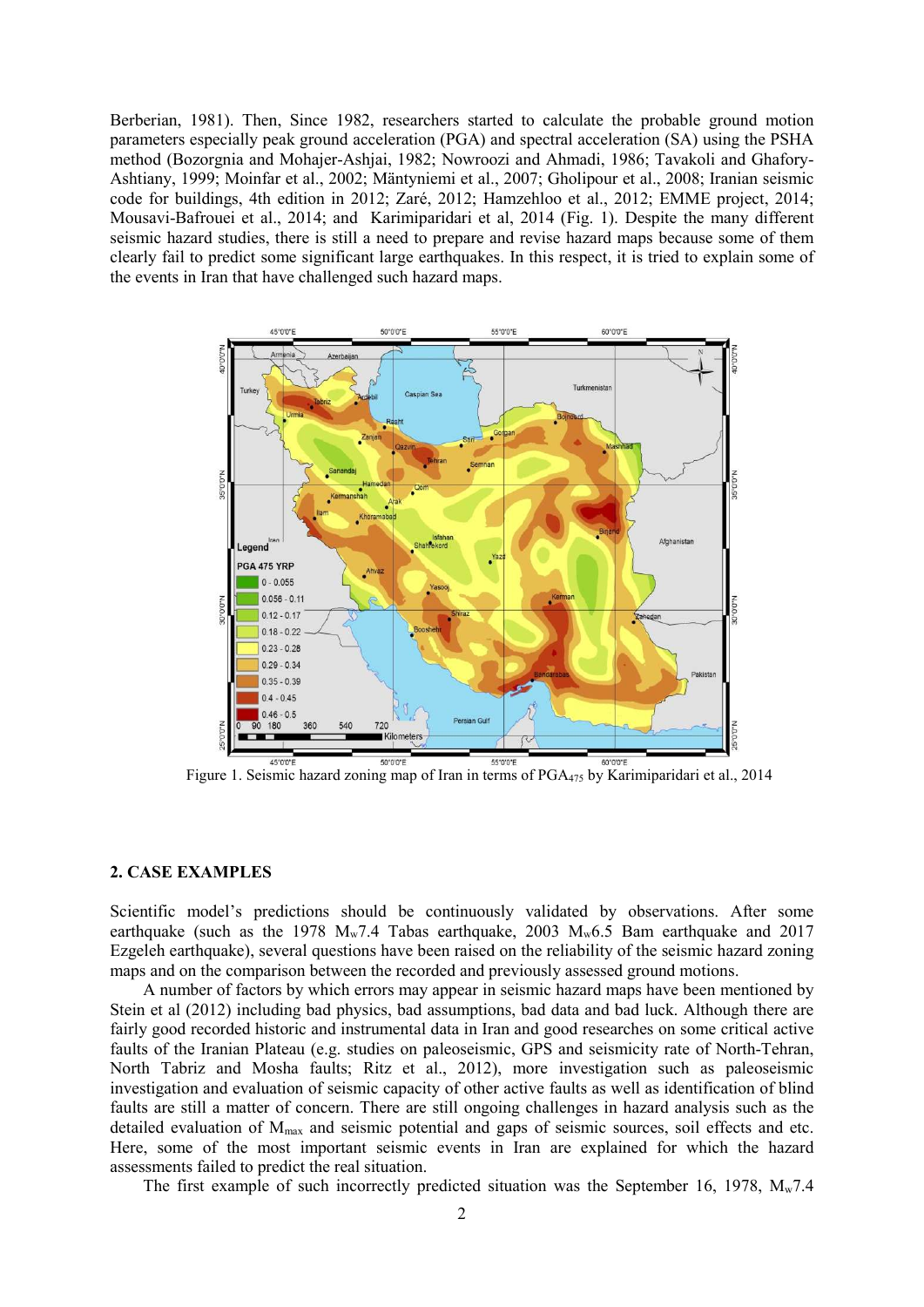Tabas earthquake in which about 15,000 people were killed. A big challenge related to this earthquake was that, before the earthquake, the causative fault which could generate such a great catastrophic event, was unknown. Therefore, the earthquake ruptured the unmapped and unknown Tabas foothillfront reverse fault at the western Neogene foothills of the Shotori Mountains (Berberian, 2014) (Fig. 2). Such example draws our attention to the importance of the accuracy of the input dataset and the level of knowledge of the seismic source parameters in the study regions (fault geometry and mechanics, return periods of large and destructive earthquakes, etc).



Figure 2. Tabas fault (thick red line) which was unmapped and unknown before the 1978,  $M_w$ 7.4 earthquake.

Another important example that can be mentioned as a challenge is the December 26, 2003  $(M_w 6.5)$  Bam earthquake, indicating the failure of the Iranian seismic hazard zoning map. Before the 2003 Bam earthquake, the region was classified as a zone with an average hazard in the seismic hazard zoning map of Iran in the Iranian building code (Standard No. 2800). On the other hand, based on the available data in historic and modern seismic catalog as well as with respect to stability the Arg-e Bam castle (the largest adobe building in the world located in the city of Bam) for more than 2,500 years, no major earthquake and no significant seismicity trend were determined before the 2003 earthquake. Therefore, it seems that the 2003 Bam earthquake has ended a seismic gap along the Bam fault (Fig. 3). In addition, the strong motion record obtained in the Bam station shows the greatest PGA of 0.8g and 0.7g for the east-west horizontal and north-south horizontal components, respectively, and 0.98g for the vertical component (all non-corrected values). The preliminary observations on the strong motion record obtained in the Bam station, as well as the observed damages in the region shows a vertical directivity effect. This expected effect can be assigned to the Bam earthquake fault rupture, while a strong fault-normal (east-west) motion was created during the mainshock as well. The demolished walls and building of Bam are representative for such effects in the up-down (vertical) (Fig. 4) and east-west directions (fault-normal). The Bam residents that survived the quake explained to the reconnaissance team members that they felt strong up-down displacements during the mainshock (Eshghi and Zare 2003).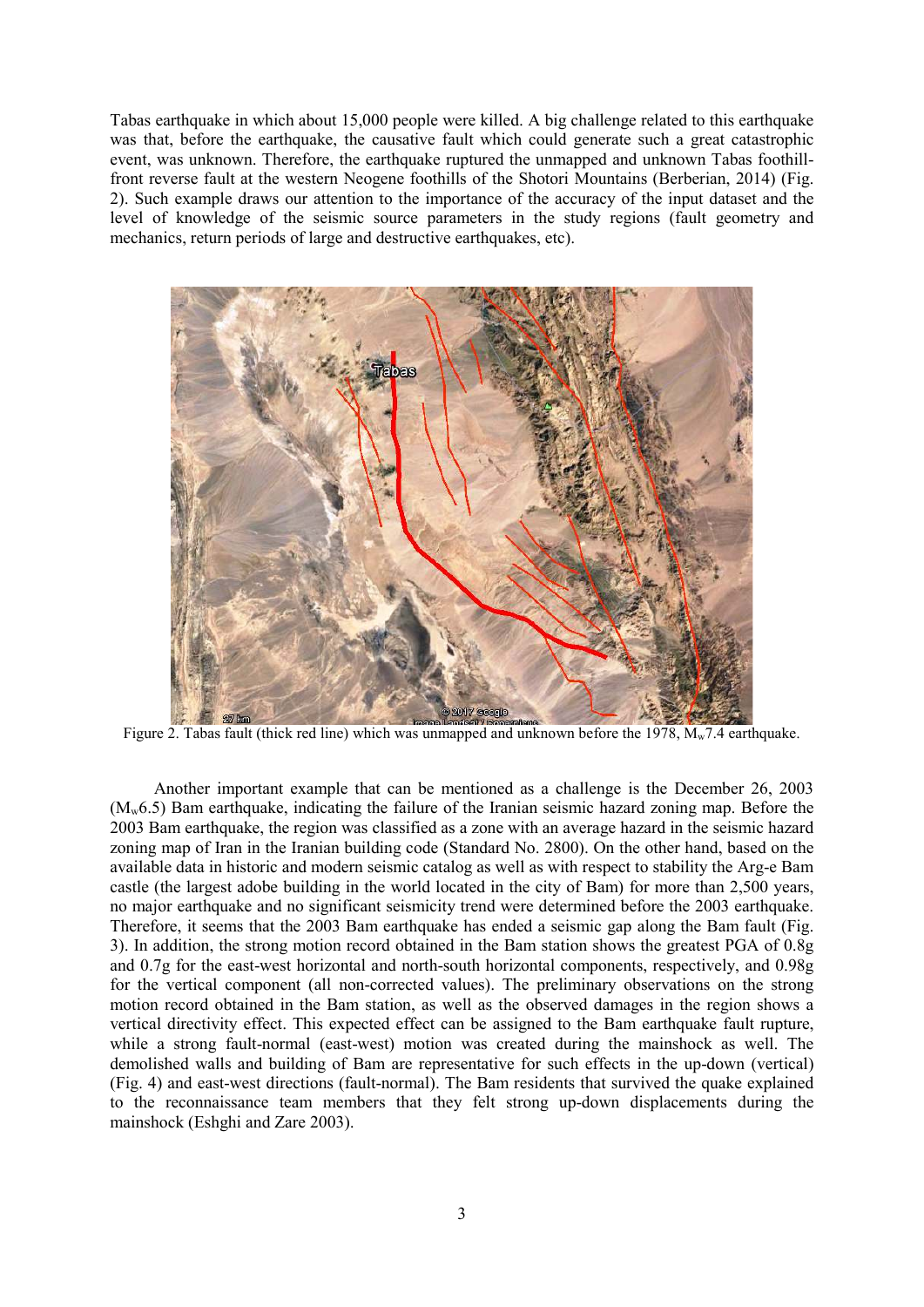

Figure 3. Bam fault in the vicinity of the city of Bam and Arg-e Bam



Figure 4. Collapse of the first floor of a building due to the vertical directivity effect in 2003 Bam earthquake.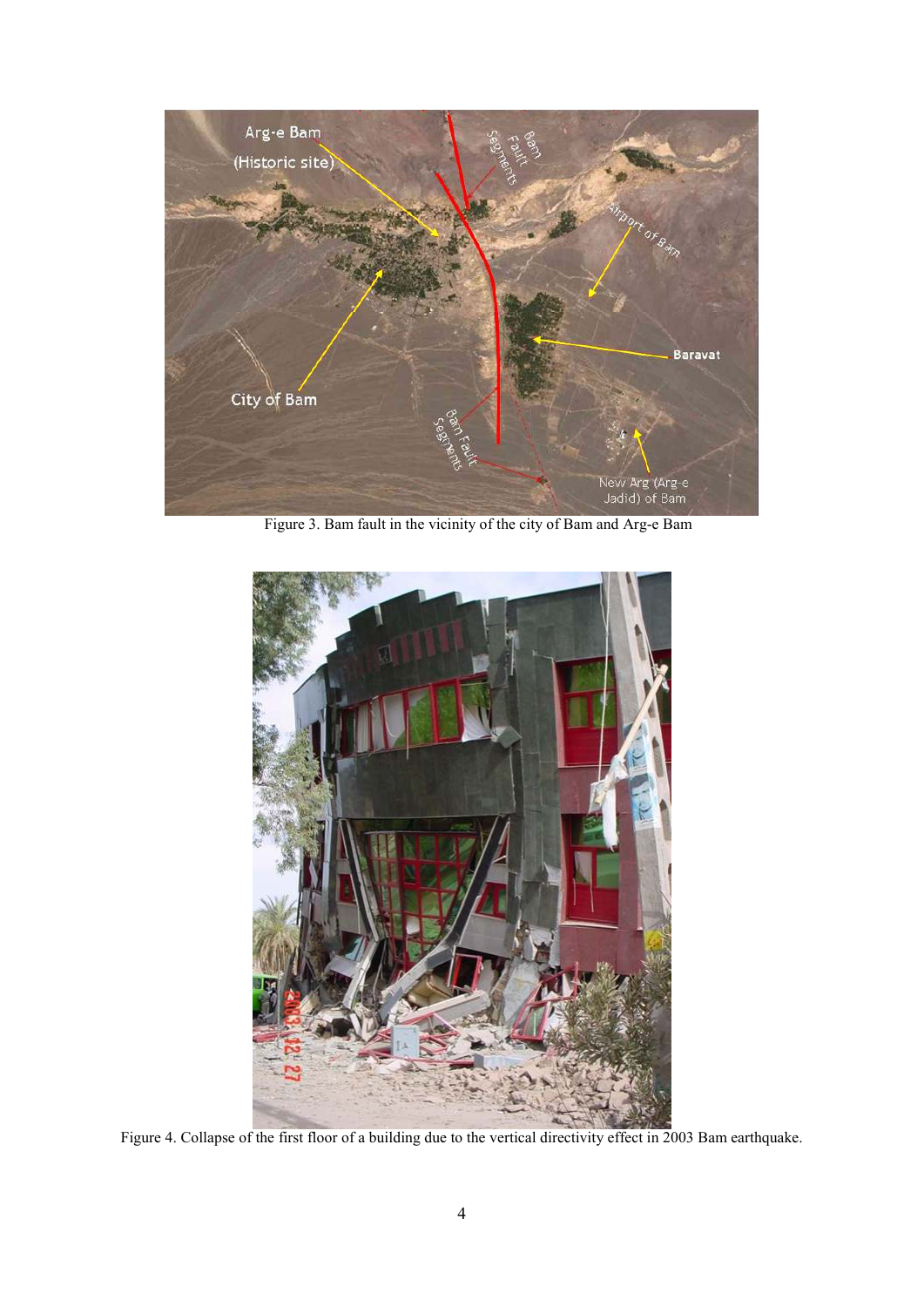The latest challenging example refers to the recent  $M_w$ 7.3 earthquake in Iran which occurred in Ezgeleh-Sarepole Zahab, Kermanshah region on November 12, 2017. The focal mechanism solutions for this earthquake indicate a fault dipping shallowly to the east-northeast, or on a fault dipping steeply to the southwest. Based on the active fault map of Iran, this earthquake seems to be triggered by the movement of the Zagros Mountain Front Fault (MFF) in Pol-e-Zahab Region (Fig. 5). Despite the records of some large earthquakes in the Zagros Mountains, events with magnitude more than 7 are known to be rare in this region. This area has the highest rate of seismicity in the Iranian Plateau and its frequent seismic events with small to intermediate magnitudes release the energy of deformation within the crust. According to the seismic history and hazard models, it was rarely thought that such a big event with magnitude 7.3 could occur along the folded Zagros in the border of folding and foothill. It should be noted that the strong motion of the November 12, 2017, Mw7.3 mainshock was recorded by 98 stations of the Iran Strong Motion Network (ISMN). Among these records, the highest value corresponds to the Sarepol-e Zahab station with an uncorrected PGA of about  $684 \text{ cm/s}^2$  which exceeds the estimated value in the latest seismic hazard maps. Based on the preliminary assessments, the maximum intensities and most of the destructions were also reported in the Sarepol-e Zahab (Fig. 6) and Qasr-e- Shirin cities of Kermanshah Province in Iran. Therefore, the 2017 Ezgeleh showed that we have to revise long return periods in our hazard models and we also need to determine the model validity and seismic hazard uncertainties.



Figure 5. Location of different faults in the Zagros Mountains near the affected area of the 2017  $M_w$ 7.3 earthquake (red star).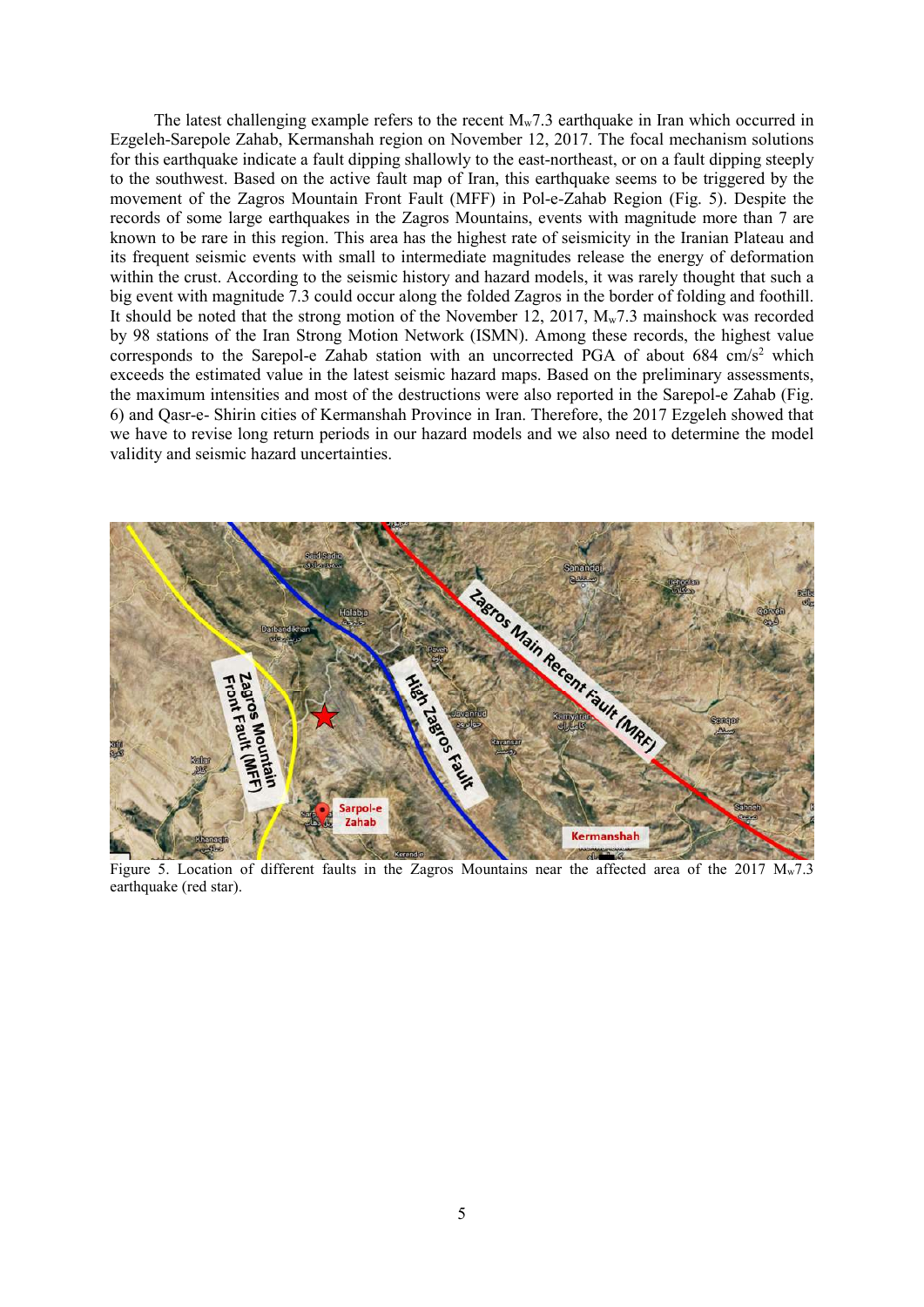

Figure 6. Collapsed buildings in Sarpol-e Zahab city

## **3. DISCUSSION AND CONCLUSIONS**

As noted, several hazard maps have been developed during the last four decades based on the development of seismic source parameters (e.g. fault geometry and mechanics, return periods of large and destructive earthquakes, paleoseismology data, archaeological information, etc.) and accuracy of seismicity datasets and computational methodologies. However, after some earthquakes in Iran (such as the 1978  $M_w$ 7.4 Tabas, 2003  $M_w$ 6.5 Bam, 2017 Ezgeleh earthquakes and etc), some discussions have been raised about the reliability of the different existing seismic hazard zoning maps and a comparison between the recorded and previously assessed ground motions. In general, the failure in prediction originates from the uncertainties in data, physical hypothesis, calculation methods or even interpretation. Thus, in case of lack of complete knowledge about different hazard parameters (e.g. long return periods of earthquakes, unknown characteristic of seismic sources, etc), different levels of error are unavoidable.

Although in case of lack of complete knowledge about different hazard parameters (e.g. long return periods of earthquakes, unknown characteristic of seismic sources, etc), different levels of error are unavoidable, it should be also taken into account that many of the seismic hazard maps have been prepared for a special return period on the bedrock and just for ordinary buildings, which do not consider special conditions like site effects, near-field effects (e.g. forward and backward directivity, fling step, pulse-like motions) as well as special structures. Therefore, the difference between the predicted hazard levels with actual hazard levels emphasizes on the necessity of revision and evaluation of the efficiency of the previous hazard maps in order to determine that to what extent these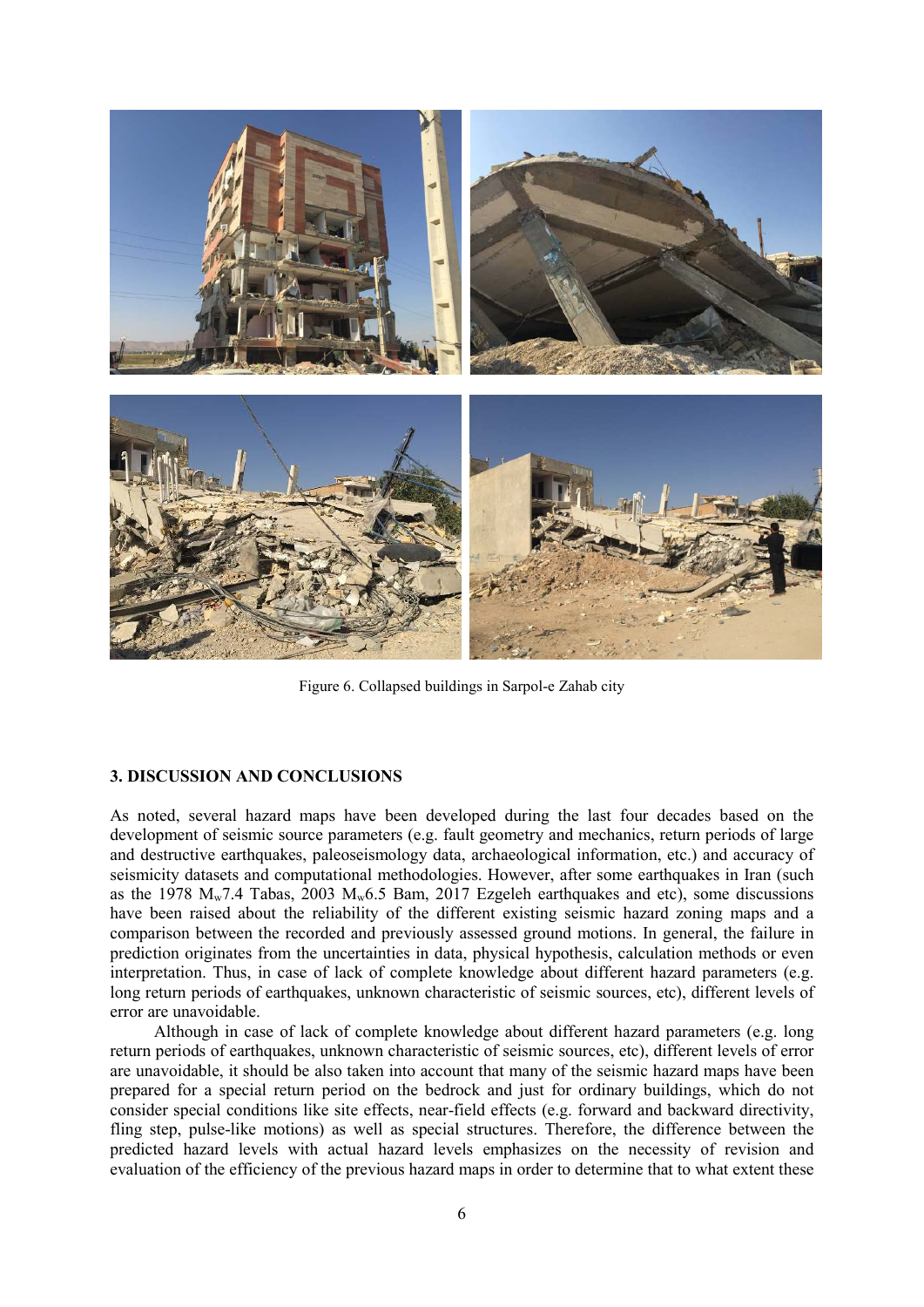maps are acceptable or to what extent they may contain large errors? In should be also noted that, in seismic hazard assessments, it is a common practice to consider the 'ground shaking' which includes the calculation of strong motion at the bedrock level or at the ground surface based on site effects, while the 'ground deformation' in terms of secondary earthquake-induced phenomena (e.g., landslides, subsidence, liquefaction, etc.) can also be included as an important factor in the future seismic hazard analysis to improve the results.

#### **4. REFERENCES**

Berberian M., and Mohajer-Ashjai A., (1977), "Seismic Risk Map of Iran, A Proposal", Contribution to the Seismotectonics of Iran, Part III, Geological Survey of Iran, 40, 121-150.

Berberian, M., (1981), "Active faulting and tectonics of Iran, in Zagros, Hindu Kush, Himalaya: geodynamic evolution", Am. Geophys. Union, Geodyn, Ser. 3, 33–69.

Berberian, M., (2014) "Earthquakes and coseismic surface faulting on the Iranian Plateau; a historical, social, and physical approach", Elsevier, Developments in Earth Surface Processes, 17, 714 p. ISBN: 978-0-444-63292- 0. First Edition.

Bozorgnia Y. and Mohajer-Ashjai A., (1982), "Seismic risk investigation of major cities of Iran", Journal of the Earth and Space Physics, 11, pp. 15–38.

EMME (Earthquake Model of the Middle East Region), (2014), http://portal.shareeu.org:8080/opencms/opencms/emme/reference-seismic-hazard-map/

Eshghi S. and Zaré M (2003), "Bam (SE Iran) earthquake of 26 December 2003, Mw6. 5: A preliminary reconnaissance report", 7 pages, available on IIEES, http://www. iiees.ac.ir.

Gholipour Y., Bozorgnia Y., Rahnama M., Berberian M., Qorashi M., Talebian M., Nazari H., Shojataheri J. and Shafei A., (2008), "Probabilistic Seismic Hazard Analysis, Phase I – Greater Tehran Regions", Final Report, Faculty of Engineering, University of Tehran, Tehran.

Hamzehloo H., Alikhanzadeh A., Rahmani M. and Ansari A., (2012), "Seismic hazard maps of Iran", 15thWorld Conferences on Earthquake Engineering (WCEE), 8 pages.

Iranian code of practice for seismic resistant design of buildings (Standard No. 2800) (Fourth edition), (2012), Building and Housing Research Center (BHRC).

Karimiparidari, S., Zare, M., and Memarian, H., (2014), 'Seismic Hazard Analysis in Iran (475 Years Return Period)', Ph.D thesis in IIEES.

Mäntyniemi P., Zaré M., Singh M. and Kijko A., (2007), "Probabilistic Seismic Hazard Maps for Ground Motions in Iran based on Historical and Instrumental Earthquake Data", Proceedings of the 5th International Conference on Seismology and Earthquake Engineering (SEE5), 6 pages.

Mohajer-Ashjai A. A. and Nowroozi A.A., (1978), "Observed and Probable intensity zoning of Iran", Tectonophysics, Vol. 49. pp 149-160.

Moinfar A.A., Naderzadeh A. and Maleki E., (2002), "A new seismic hazard map for the implementation in the national physical planning of Iran", Earthquake Hazard and Seismic Risk Reduction, pp. 289-296.

Mousavi Bafrouei S.H., Mirzaei N., Shabani E. and Eskandari-Ghadi M., (2015), "Seismic hazard zoning in Iran and estimating peak ground acceleration in provincial capitals", Journal of earth and space physics, 40 (4), pp. 15-38.

Nowroozi, A.A and Ahmadi, G, (1986), "Analysis of earthquake risk in Iran based on seismotectonic provinces", Tectonophysics, 122, pp. 89-114.

Ritz J.-F., Nazari H., Balescu S., Lamothe M., Salamati R., Ghassemi A., Shafei A., Ghorashi M., and Saidi A., (2012), "Paleoearthquakes of the past 30,000 years along the North Tehran Fault (Iran)", Journal of geophysical research, vol. 117, B06305, doi:10.1029/2012JB009147.

Stein S, Geller R.J, Liu M, (2012), "Why earthquake hazard maps often fail and what to do about it", Tectonophysics 562–563 (2012) 1–25.

Tavakoli B., and Ghafory-Ashtiany M., (1999), "Seismic hazard assessment of Iran", Annali di Geofisica, GSHAP Special Volume.